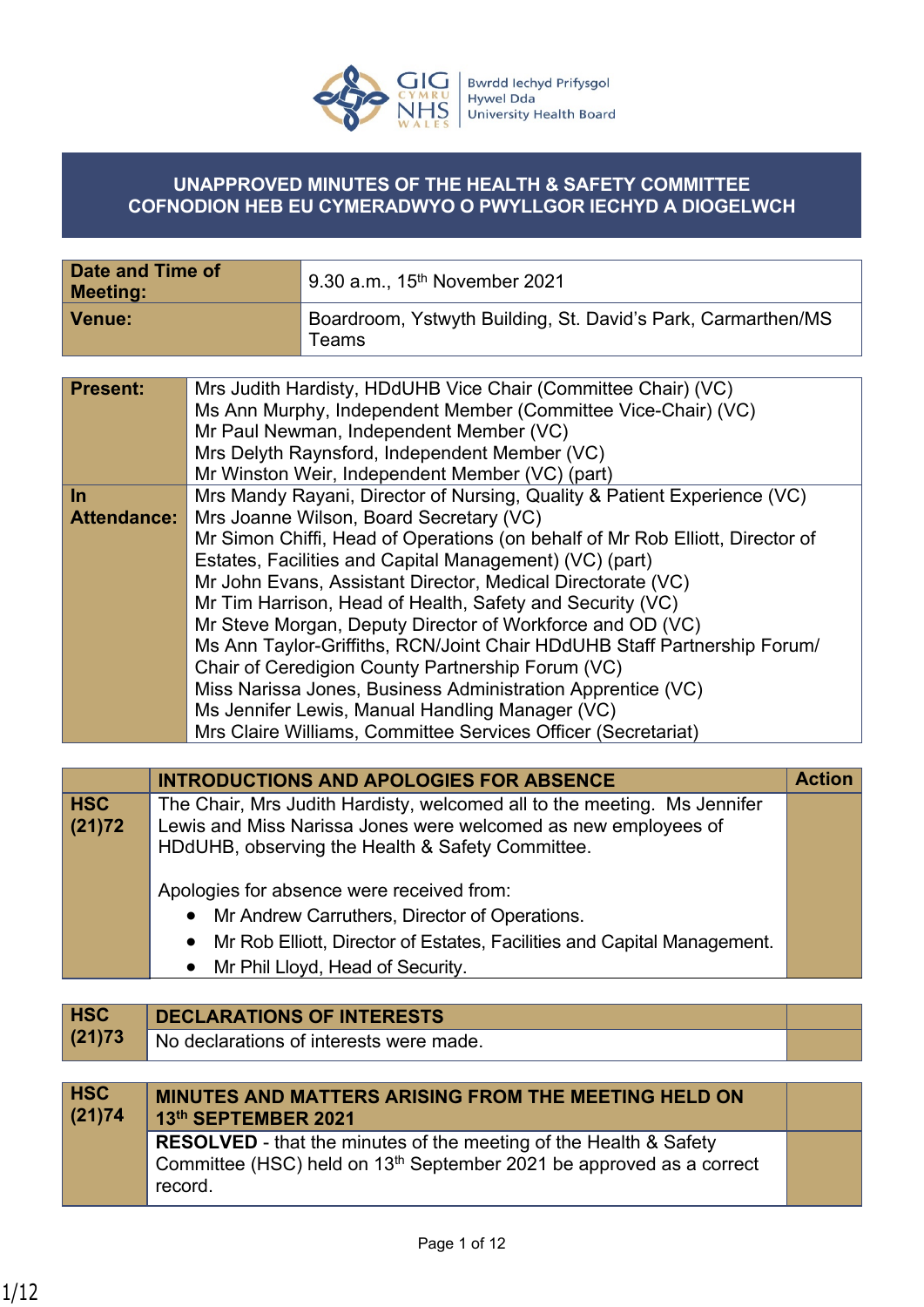| <b>HSC</b><br>(21)75 | TABLE OF ACTIONS FROM THE MEETING HELD ON 13th SEPTEMBER<br>2021                                                                                                                                                                                                                                                                                                                                                                                                                                                                                                                                                                                                                                                                                                                                                                                                                                                                                                                                                                                                                                                                                                                                                                                                                                                                                                                                                                                                                                                                                                                                                                                                                                                                                 |                                      |
|----------------------|--------------------------------------------------------------------------------------------------------------------------------------------------------------------------------------------------------------------------------------------------------------------------------------------------------------------------------------------------------------------------------------------------------------------------------------------------------------------------------------------------------------------------------------------------------------------------------------------------------------------------------------------------------------------------------------------------------------------------------------------------------------------------------------------------------------------------------------------------------------------------------------------------------------------------------------------------------------------------------------------------------------------------------------------------------------------------------------------------------------------------------------------------------------------------------------------------------------------------------------------------------------------------------------------------------------------------------------------------------------------------------------------------------------------------------------------------------------------------------------------------------------------------------------------------------------------------------------------------------------------------------------------------------------------------------------------------------------------------------------------------|--------------------------------------|
|                      | An update was provided on the Table of Actions from the HSC meeting<br>held on 13 <sup>th</sup> September 2021, with confirmation received that all actions<br>had been completed, with the exception of $HSC(21)70 - To evaluate$<br>matters to the HSC should the maternity and ultra violet lighting issues<br>raised not be resolved at the H&S Trade Union Group meeting. Ms Ann<br>Taylor-Griffiths informed Members that the matter had not been resolved<br>and that issues remain in Ceredigion regarding front line facing pregnant<br>staff. The importance of reiterating the requirement for risk assessments to<br>be undertaken was acknowledged in order to protect staff. Mrs Mandy<br>Rayani confirmed that the matter is being closely monitored and that<br>encouragement from the Maternity Services Team for pregnant women to<br>receive the COVID-19 vaccination is continuing. Members noted that front<br>line facing pregnant staff should be able to work from home or in a back<br>office setting from 28 weeks of pregnancy. Mr Steve Morgan undertook to<br>ensure that the requirement to undertake risk assessments for pregnant<br>staff is reinforced at the Operational Delivery Group meeting and it was<br>agreed for further communication to be issued to staff to reinforce this. Ms<br>Taylor-Griffiths agreed to pursue the matter at the next H&S Trade Union<br>meeting and Mr Tim Harrison undertook to follow up on the ultra violet<br>lighting issue.<br>Mrs Delyth Raynsford conveyed her thanks to Mr Harrison for forwarding<br>the comprehensive needle stick injuries report to herself and Ms Ann<br>Murphy following the previous HSC meeting.<br>Mr Winston Weir joined the HSC meeting | <b>SM</b><br><b>ATG</b><br><b>TH</b> |

### **HSC HEALTH AND SAFETY UPDATE**

**(21)76** Members received the Health and Safety report, providing an update on the activities of the Health and Safety Team for the period September to November 2021, including manual handling, violence and aggression (V&A), lone working devices, prevention and management of V&A, social distancing arrangements and medical sharps safety. Mrs Rayani informed Members that graphs highlighting trend data would be included within the update report going forward.

Mr Harrison highlighted the following matters:

- Manual Handling Update a suitable Manual Handling training facility in Ceredigion has been sourced from Aberystwyth University.
- The trends relating to V&A incidents include a number of incidents relating to patients remaining in hospital for protracted periods of time, many with complex needs, resulting in verbal and physical abuse, with staff less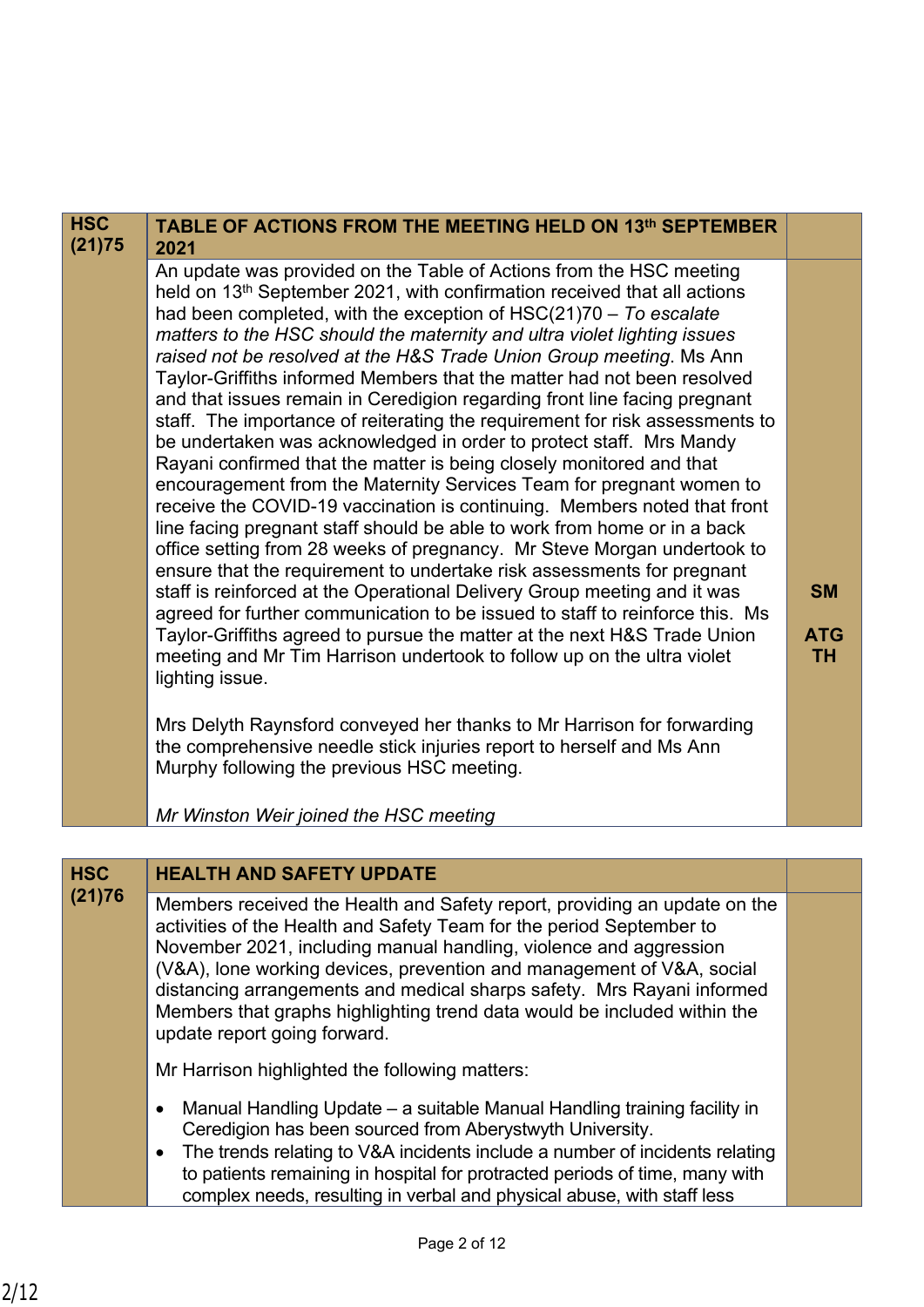tolerant to such situations due to the psychological effects of the COVID-19 pandemic.

- The recent increase in the number of incidents at Ty Bryn Mental Health care facility has now been resolved.
- $\bullet$  86 sharps incidents were reported between 1<sup>st</sup> April and 29<sup>th</sup> October 2021, with a breakdown of the occupational groups involved included within the update report presented.

#### *Mr Simon Chiffi joined the HSC meeting*

Mr Paul Newman, referring to the Peoplesafe lone working devices, enquired whether the low uptake had now been resolved. In response, Mr Harrison confirmed that uptake had increased and training had been undertaken during the previous two months to resolve any issues experienced by staff. A reserve supply of devices is being retained by the Health and Safety Department to issue in response to incidents. Eight devices have been issued to staff as a result of personal threats being made or as a result of reported domestic violence.

Mrs Hardisty enquired whether there are any concerns in relation to areas/services that have not taken up their allocation of devices. In response, Mr Harrison confirmed that a number of areas require targeting, including mental health (MH) and therapy services. Whilst the Health & Safety Team is continuing to actively liaise with the MH services management team, following Mr Harrison's attendance at a recent Therapies Service Quality & Safety meeting, it was apparent that staff are unaware of the devices involved, therefore further work will be undertaken with therapy services. Mrs Rayani suggested other service areas where it would be useful to see the uptake in the use of devices including portering and estates staff due to their night-time and lone working practices. Mr Harrison confirmed that there had been an improvement in the radio equipment issued to portering staff and that lone working devices had also been issued to domestic staff who primarily work on their own.

Mrs Raynsford expressed some concern in regard to the domestic violence issues referred to within the report and enquired whether this information is triangulated and dealt with in collaboration with the police in order to ensure that staff feel safe and supported. Mr Harrison undertook to ensure that any domestic violence issues are discussed with the victim's line manager and the local Workforce Manager, if required.

Referring to staff being less tolerant to violence and aggression situations due to the psychological effects of the pandemic, Mrs Raynsford enquired whether this information is disseminated to Workforce colleagues. In response, Mrs Rayani confirmed that Health and Safety Colleagues liaise with both Workforce and Safeguarding colleagues in this regard. Mr Morgan reiterated the wellbeing measures and support in place for the staff involved.

In response to whether there has been an increase in the number of bariatric patients and whether there is sufficient lifting equipment in place to support staff, Ms Jennifer Lewis advised that the main concern is ensuring that staff have access to the right equipment to manage bariatric patients. Due to the large geographical area of HDdUHB and the required storage of **TH**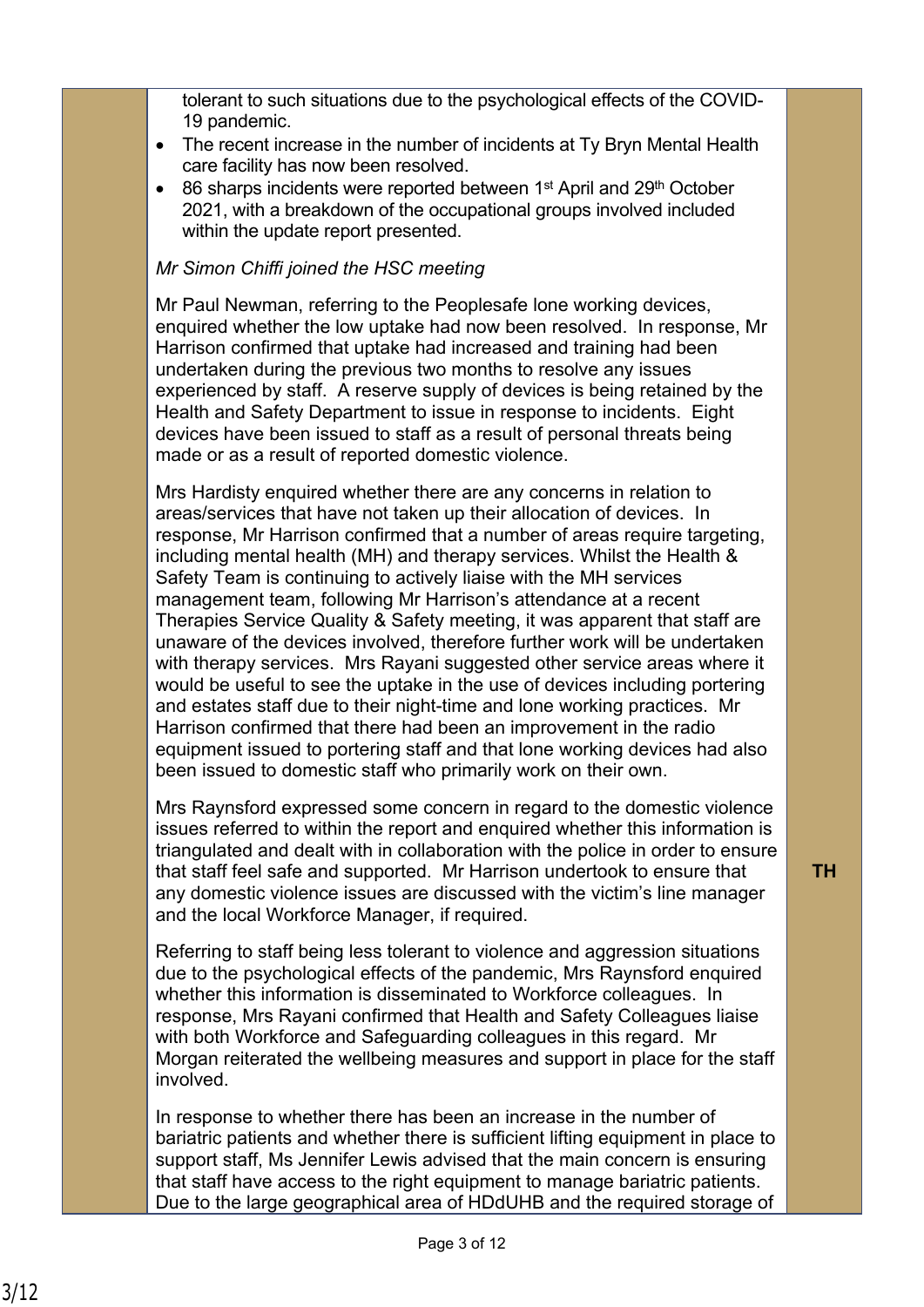equipment, the logistics of being able to access the right equipment as swiftly as possible is causing some concern, together with a lack of knowledge on behalf of ward staff in terms of knowing where equipment can be sourced. Ms Lewis added that additional work needs to be undertaken in terms of having an appropriate pathway in place as soon as a bariatric patient arrives in hospital in order to avoid delays in obtaining the required equipment. Mrs Hardisty enquired whether the storage issues are being considered by Estates colleagues in terms of work related to the future-proofing of sites. In response, Mr Simon Chiffi emphasised the complexity of storage matters and although regular collaborative working is undertaken with clinical leads, a wider conversation would be required in order to support services moving forward. Ms Lewis reiterated that the resolving of storage issues would lead to an increase in staff knowledge.

Members gained assurance from the Health and Safety Update report that work has progressed and improvements have been made in relation to the various health and safety themes detailed within the report.

The Committee gained **ASSURANCE** from the report that work has progressed, and improvements have been made in relation to the various health and safety themes as detailed within the report.

## **HSC FIRE SAFETY UPDATE REPORT**<br>(21)77

**(21)77** Members received the Fire Safety Management Report, providing an update on progress in managing the following areas of fire safety:

- Fire Enforcement Notices (FEN)/Letters of Fire Safety Matters (LoFSM).
- Fire Safety Management.
- Fire Safety Governance.

Mr Chiffy highlighted the following matters:

- The outstanding door set relating to the vertical escape routes at Withybush General Hospital (WGH) and St Caradog's Ward, Haverfordwest, was completed on 6<sup>th</sup> November 2021.
- The three stage compliance assessment for door and workmanship quality is being commenced and is due to be signed off by the relevant Watch Manager, Mid & West Wales Fire & Rescue Service (MWWFRS).
- Phase 1 works remain hugely challenging and MWWFRS continues to be kept fully up-to-date with any adjustments to the programme on this phase of works. Funds of £2.3 million have been supported by Welsh Government (WG).
- Phase 2 works remain on target to be completed by April 2025, however this will be reviewed upon completion of the Business Case.
- HDdUHB has confirmed that there is no available capacity at WGH for a temporary decant ward and also no appropriate facility in any community hospital due to the acuity of patients and distances for clinical staff to travel.
- The vertical escape routes advanced works at Glangwili General Hospital (GGH) have all been completed, with the exception of three individual doors due to restrictions placed on contractor access due to their proximity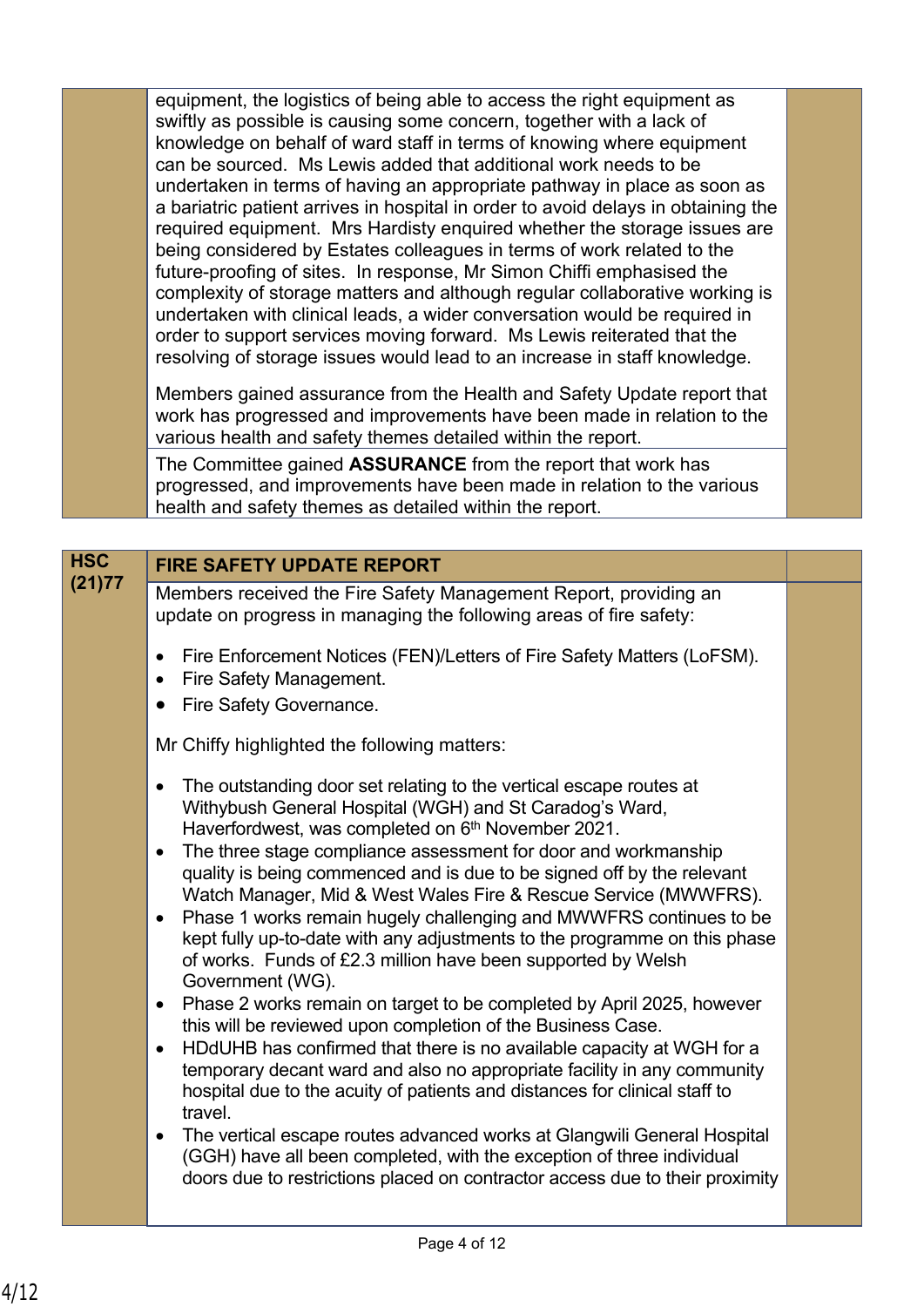to COVID-19 related facilities. It is anticipated that the remaining works will be completed by 30<sup>th</sup> November 2021.

- The Business Justification Case for Phase 1 all remaining horizontal escape routes at GGH was submitted to WG in September 2021 and two sets of queries have been fully responded to. On a positive note, WG has requested cash flow forecasting, working to an approval date of early November 2021, in order to forecast expenditure to 31<sup>st</sup> March 2022. This will be a highly challenging and complex project, valued at an outturn of £16.5m.
- Additional letters of fire safety matters works relating to Tregaron had been due to be completed by 15<sup>th</sup> November 2021, however the timescale has been extended to mid December 2021 due to contractors returning to site. The works relating to GGH have only one item remaining, with it anticipated that this will be completed by the end of November 2021. Remaining actions at Greville Court are due to be undertaken by ATEB (property owner), with it anticipated that these will be complete by March 2022. The BGH main building is a complex matter and delivery on the requirements of this part of the notice will be undertaken in a phased approach, with completion anticipated in May 2022. The majority of work has been undertaken in relation to the BGH residential blocks. MWWFRS are being kept fully updated with regard to delivery dates.
- Six fire risk assessments (FRA) remain overdue, however Members were pleased to note that the FRAs would be completed by December 2021.
- The Boris Fire Risk Assessment Management System is currently being rolled out, with it anticipated that the system will be fully implemented by the end of December 2021.
- Fire safety training for levels one and two compliance is increasing and it is anticipated that the re-introduction of face-to-face training will increase the level three compliance to the 80% target.
- Interviews for the Head of Fire Safety Management were undertaken on 12<sup>th</sup> November 2021 and an offer will be made to the successful candidate on 15<sup>th</sup> November 2021; this will result in a vacancy within the Fire Safety Team with a plan in place to manage this.
- An audit against the Fire Safety Policy will be completed by  $31<sup>st</sup>$ December 2021.

Ms Ann Murphy commended the work achieved during the previous two months. Referring to discussions between HDdUHB and MWWFRS, Ms Murphy enquired whether these conversations are documented in writing. In response, Mr Chiffi confirmed that the MWWFRS official approach indicates no requirement to sign-off or acknowledge progress until a review of the works is undertaken in its entirety. However, differing approaches are undertaken by MWWFSR colleagues across the counties, with Pembrokeshire County Command always providing an e-mail acknowledgement. However, positive working relationships are in place and assurance is received that matters are expedited promptly. Ms Murphy expressed some concern in regard to the lack of written confirmation and Mrs Rayani added that e-mail correspondence would not constitute a sufficient record as emails are not logged formally, and that there should be a formal letter sent to MWWFRS summarising the nature of the conversations held, with a common approach expected across the counties. Mr Chiffi was requested to pursue this matter with the newly **SC**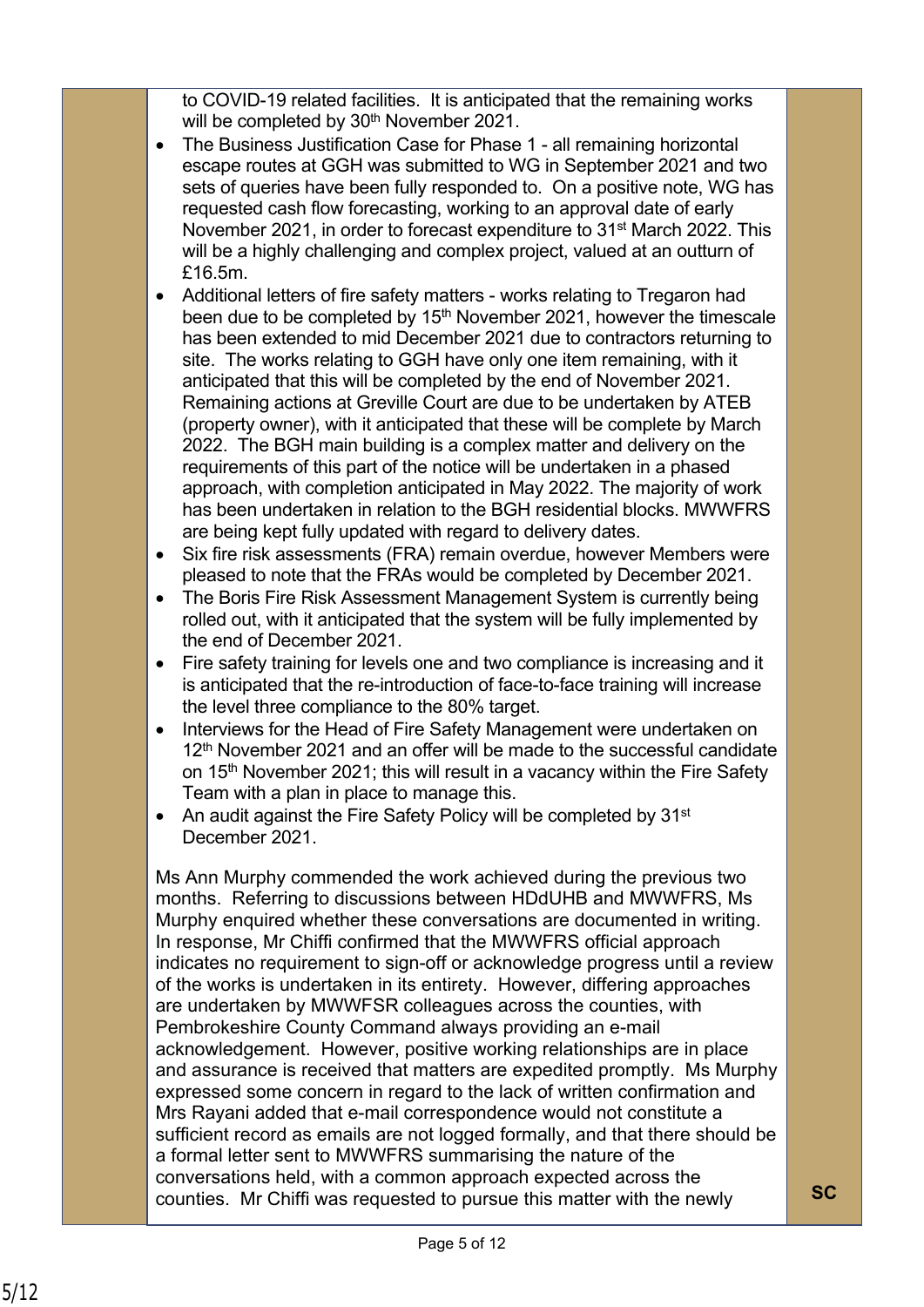appointed Head of Fire Safety Management. Mrs Joanne Wilson advised that the MWWFRS had previously been requested to send all correspondence to the Chief Executive's office and that there should be no reason why this system could not be reinforced. It was agreed that all communications should be followed up in letter form, in order to maintain a log of matters discussed.

Members noted that early indication had been received with regard to a fire inspection due to be undertaken at Prince Phillip Hospital (PPH), Llanelli, prior to 31st December 2021.

The Fire Safety Update report was noted and acknowledged by Members.

#### *Mr Chiffi left the HSC meeting*

The Committee:

- **NOTED** the content of the report and **ACKNOWLEDGED** the work achieved to strengthen fire safety compliance.
- **NOTED** that further updates would be presented at future HSC meetings.

# **HSC UPDATE ON PREVENT AND CONTEST**

**(21)78** Members received the Update on PREVENT and CONTEST Strategy, Serious Violent and Organised Crime (SVOC) Strategy and Community Safety Partnerships report, noting that HDdUHB has a duty under the Counter Terrorism and Security Act (CTSA) (2015) to have due regard to the need to prevent people being drawn into terrorism and to act positively to report concerns.

Ms Taylor-Griffiths referred to an incident whereby 13 members of staff at the Thomas Parry Library Vaccination Centre, Aberystwyth, had been targeted and sent letters personally addressed to them, following a photograph of the group on the HDdUHB Charities Facebook page. Members noted that the matter has been referred to the police and is ongoing. Mrs Hardisty, expressing concern with regard to the release of staff personal addresses, was re-assured that the letters had been sent to the staff members work addresses rather than their home addresses.

Mrs Raynsford enquired whether all of the staff at the isolated Thomas Parry Library Vaccination Centre have taken up the opportunity of requesting a personal alarm particularly in light of the darker evenings ahead. In response, Ms Taylor-Griffiths emphasised that staff do not leave the building alone after dark and that there is excellent security in place 24 hours a day, seven days a week in order for staff to feel protected.

Referring to the terrorist incident at Liverpool Women's Hospital on 14<sup>th</sup> November 2021, Mrs Raynsford enquired how HDdUHB is ensuring that premises are safe and whether there are any concerns the HSC should be aware of. In response, Mr Harrison emphasised that the potential for terrorist activity is a challenge across all sites given the openness of the buildings, however day-to-day security concerns provide a wider challenge than terrorist activity. If security was improved across sites, it would provide a far swifter lock-down facility if required. In 2018, a survey was undertaken by the Home Office Counter Terrorism and Security Advisors in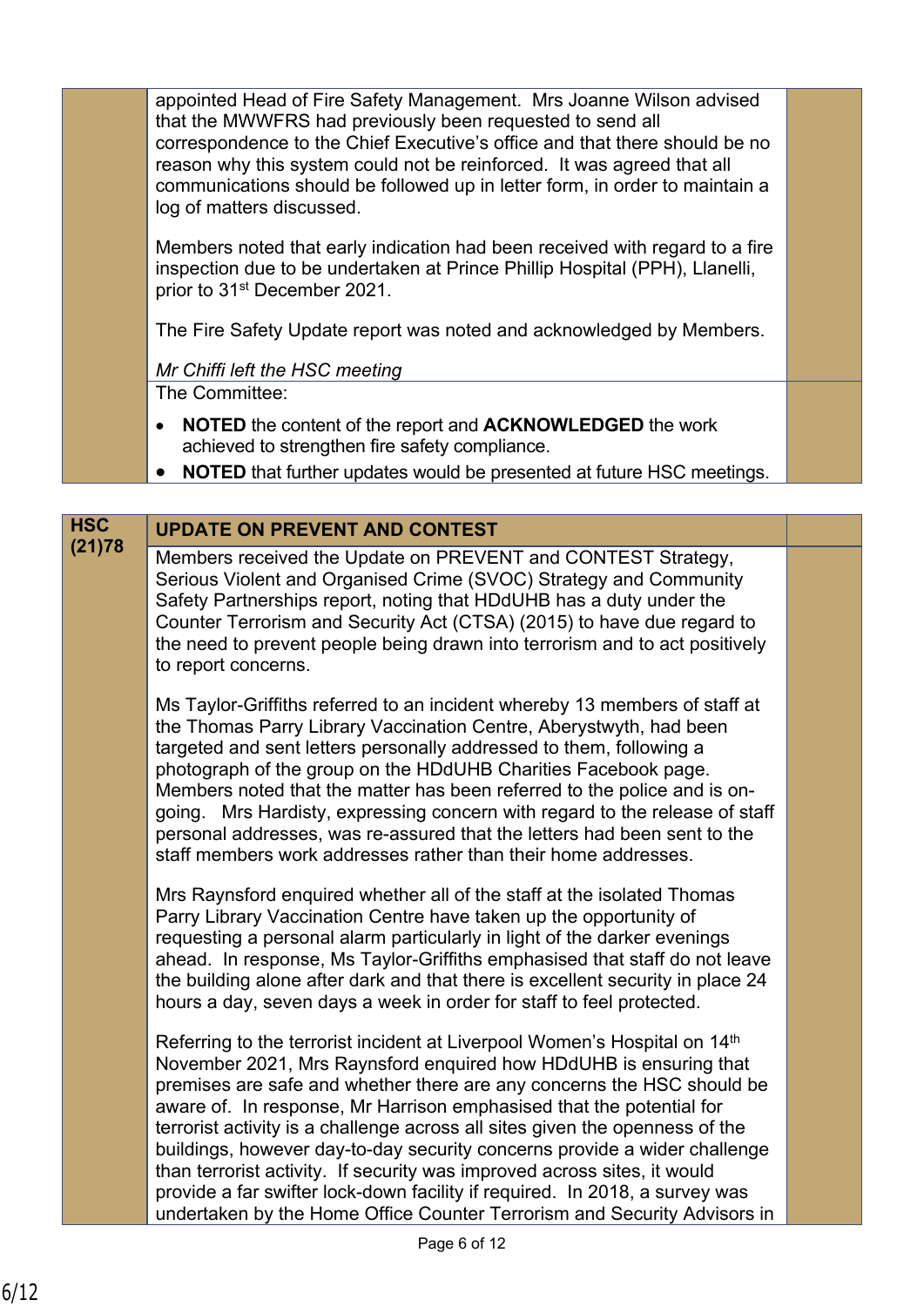relation to HDdUHB's physical security arrangements which covered all acute hospital sites and contained 14 recommendations for improvement, some of which remain outstanding. Members noted that a report would be presented to Executive Team regarding security and would include a counter-terrorism review. Mrs Rayani reiterated that all sites would be expected to have an updated risk assessment in place in light of the recent terrorist activity. Members were pleased to note that there is an effective form of awareness in place relating to terrorist and high risk activity within the region and noted that intelligence should be used in a more constructive way moving forward in terms of management plans. The separation of what is required to support the safety of operational sites versus what is required within corporate teams would be progressed.

The Committee **NOTED** and **DISCUSSED** the Update on PREVENT – CONTEST Strategy, Serious Violent and Organised Crime (SVOC) Strategy and Community Safety Partnerships.

#### **HEALTH & SAFETY EXECUTIVE (HSE) ENFORCEMENT ACTION UPDATE HSC (21)79**

Members received the Health and Safety Executive (HSE) Enforcement Action report, providing an update on the continuing work towards compliance with the enforcement notices served against HDdUHB by the HSE in October 2019, expanding upon the previous reports presented to HSC during the previous two years, and the developments since the previous report presented to the HSC on 13<sup>th</sup> September 2021.

Members were informed that HDdUHB received an official letter following site visits undertaken by HSE Inspectors in July 2021 stating that, although good progress had been made on the manual handling Notices, some aspects remained to be completed in order to achieve full compliance. The Inspector therefore formally extended IN2 (improvement notice) and IN7 to 24th September 2021 to synchronise compliance dates of the existing outstanding Notices for IN6 and IN8. The HSE letter focused on four key areas for improvement - leadership, monitoring, competence and audit - and specified the actions required under IN2 and IN7 in order to reach a satisfactory level of compliance. As the HSE had already received all of HDdUHB's evidence to date, a final overarching action plan was developed to specifically track the additional work concerning the remaining INs in one location. Mr Harrison was pleased to report that all INs had been complied with and the HSE Inspector visits to WGH, South Pembrokeshire Hospital (SPH) and Amman Valley Hospital (AVH) during October 2021 had been extremely positive, although a couple of concerns had been raised following the visit to GGH. A meeting between the HSE Inspector and HDdUHB leadership is scheduled for 24<sup>th</sup> November 2021.

Mrs Hardisty expressed gratitude for the substantial work undertaken, commenting that the compliance achieved is testament to this work. Ms Murphy also expressed gratitude to Mrs Rayani, Mr Harrison and the Team involved for all the work undertaken during the previous two years. Mrs Rayani emphasised the improved level of engagement through general management and the significant changes in structure compared to two years ago, warmly recognising the work undertaken by Mr Harrison, the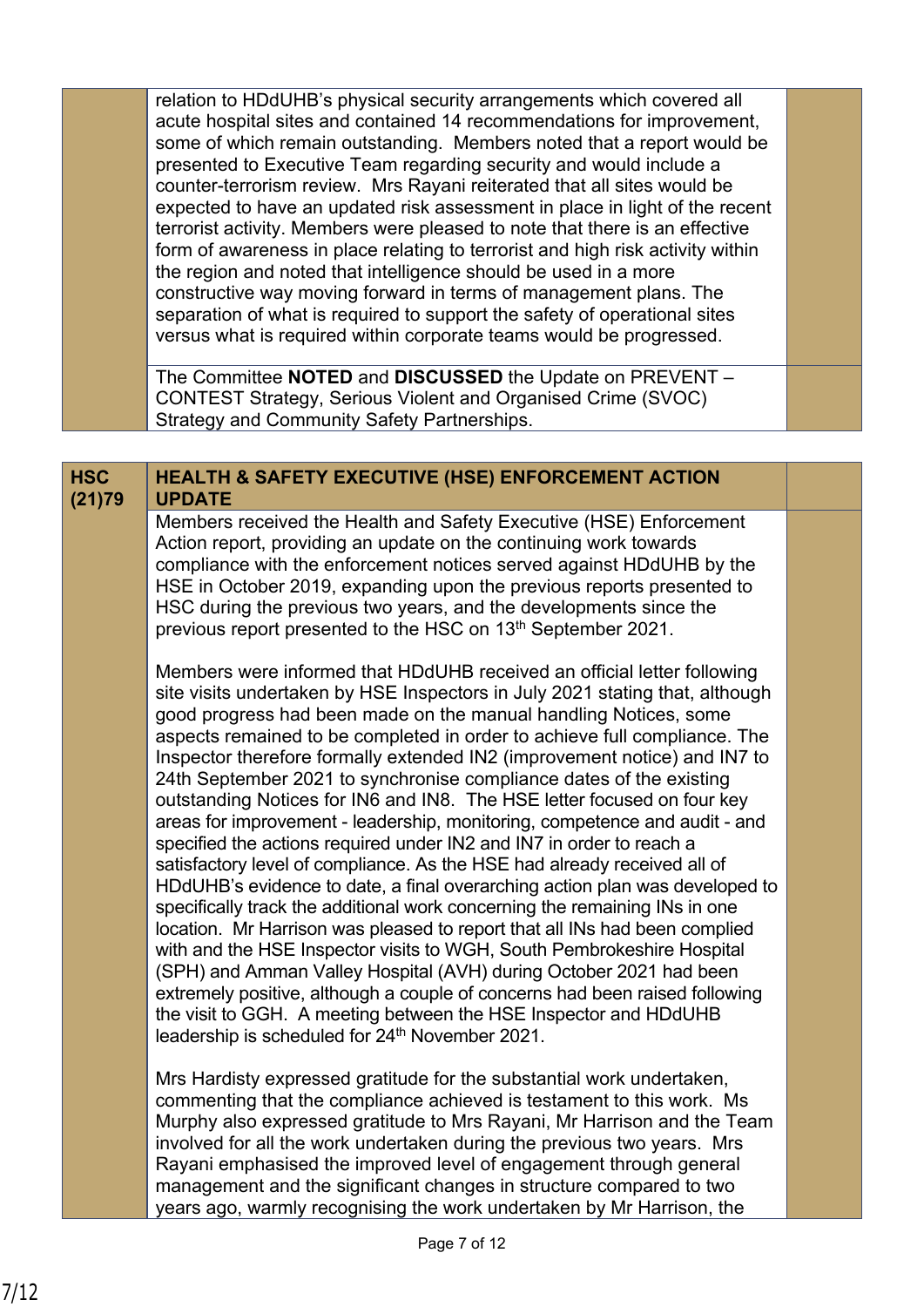Health and Safety Team and operational managers. Mrs Rayani confirmed that pro-active working in terms of future ambition would be taken forward.

Mr Newman acknowledged the positive report and enquired whether the previous concerns raised by the HSE associated with leadership in BGH have been resolved. In response, Mrs Rayani confirmed that staff are now more compliant and have an understanding of their responsibilities.

Mr Weir enquired whether the HSE Inspector had visited any mental health facilities during their visit, and in response, Mr Harrison confirmed that the recent inspection did not include any mental health facilities, however previous visits had involved mental health services.

Mrs Hardisty acknowledged the amount of work undertaken and expressed gratitude to the staff involved.

The Committee gained **ASSURANCE** from the HSE Enforcement Action Update Report that the necessary work had been completed in compliance with the Notices served against HDdUHB.

### **HSC PREMISES AND SECURITY UPDATE (DEEP DIVE)**

**(21)80** Members received a Premises and Security Deep Dive presentation, providing an update concerning physical and system security. Mr Harrison emphasised the importance of having security in place in order to maintain a safe and secure environment to promote the highest possible levels of healthcare and the Health Board's duty under CONTEST CYMRU to protect, prepare and prevent. Members were informed that it is anticipated that the "smoke free sites" enforcement would be required to be undertaken by HDdUHB staff as opposed to local authority staff, and concerns were expressed that this may be challenging to achieve without a security guard workforce. Referring to the risk, threats and vulnerabilities highlighted within the presentation, Mr Harrison emphasised the vulnerability of a lack of a security guard force across acute hospital sites which are vulnerable and raised the importance of the security presence at the mass vaccination sites. However, on a positive note, there are a number of access control systems in place; each of which are stand-alone systems although none of which can be managed remotely. The reliance on porters to respond to violence and aggression incidents and the subsequent impact of removing them from their day-to-day tasks was acknowledged. Members noted that a security report would be presented to the Executive Team prior to 31st December 2021.

> Mr Morgan, emphasising the complex security challenges associated with the open nature of HDdUHB hospital sites, enquired what the on-going requirements would be in terms of infrastructure. In response, Mr Harrison informed Members that a recent security benchmarking exercise had been undertaken with Cardiff and Vale UHB (C&VUHB), where it had been identified that HDdUHB has more work to do to enhance security arrangements. Mr Morgan emphasised that C&VUHB is predominantly based over one site in comparison to HDdUHB's multiple sites, thereby making it more complex and costly to spread resources across HDdUHB.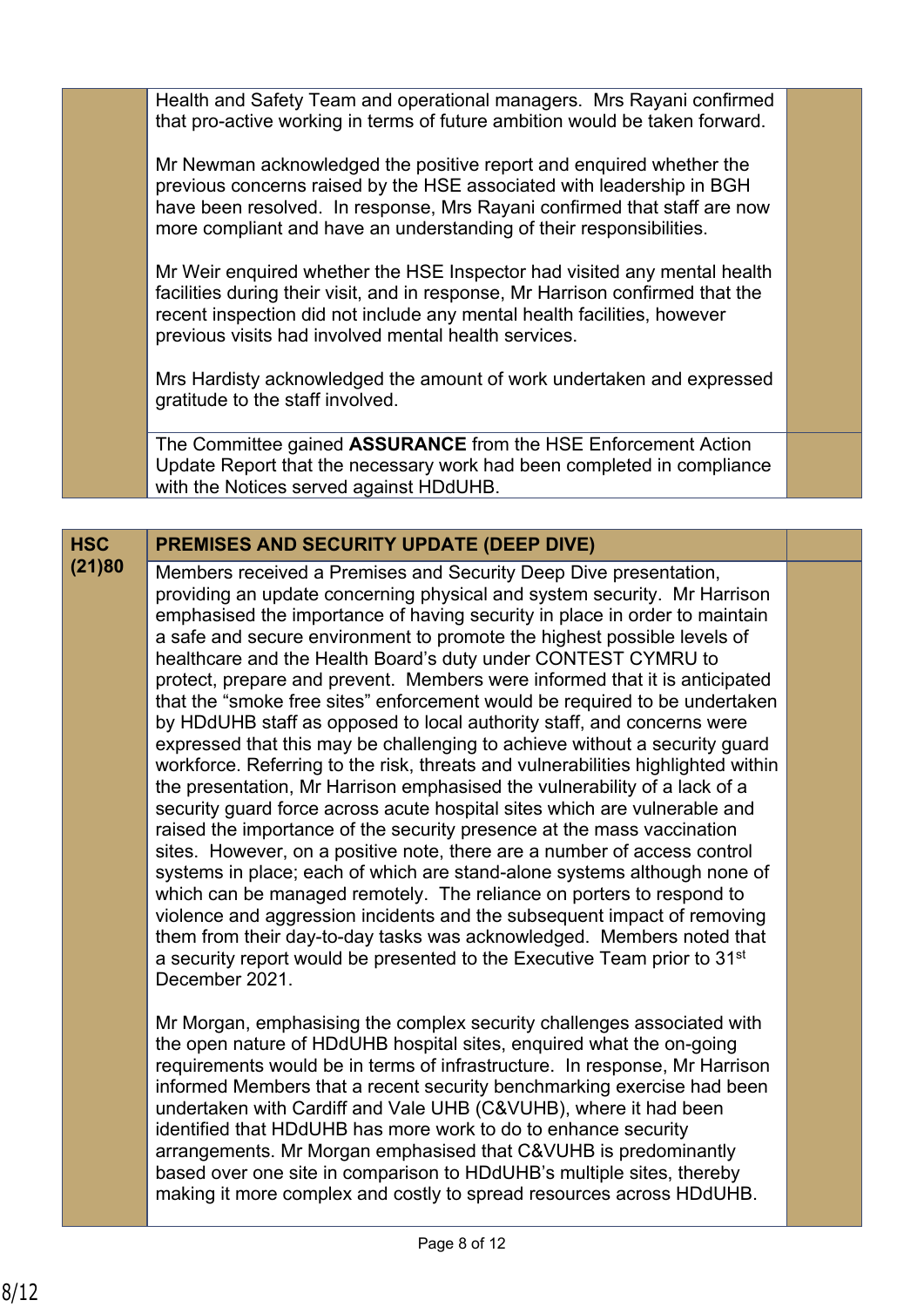|                      | Mrs Raynsford, being cognisant of lone working and the semi-rural sites<br>scattered across HDdUHB, enquired about security arrangements in other<br>Health Boards, expressing some concern about utilising portering staff for<br>security purposes given the workforce profile. Mrs Raynsford further<br>enquired whether the commissioning of local businesses to provide security<br>systems could be discussed at the Sustainable Resources Committee<br>(SRC). In response, Mrs Rayani confirmed that Mr Harrison has been<br>requested to consider the level of operational security model that would be<br>required due to the diversity and nature of services provided by HDdUHB. It<br>was confirmed that this would be pursued with Mr Andrew Carruthers,<br>Director of Operations, outside of the HSC meeting, prior to discussion by<br>the Executive Team, to be followed by a presentation to the HSC in the<br>new year. |  |
|----------------------|--------------------------------------------------------------------------------------------------------------------------------------------------------------------------------------------------------------------------------------------------------------------------------------------------------------------------------------------------------------------------------------------------------------------------------------------------------------------------------------------------------------------------------------------------------------------------------------------------------------------------------------------------------------------------------------------------------------------------------------------------------------------------------------------------------------------------------------------------------------------------------------------------------------------------------------------|--|
|                      | Mr Weir, in his SRC Chair capacity, welcomed the submission of a security<br>commissioning report to a future SRC meeting, and reiterated the<br>importance of ensuring that staff feel safe whilst undertaking their work.                                                                                                                                                                                                                                                                                                                                                                                                                                                                                                                                                                                                                                                                                                                |  |
|                      | Members noted the Premises and Security update presentation and further<br>noted that the matter would be considered by the Executive Team and<br>included, as appropriate, within the HDdUHB risk register.                                                                                                                                                                                                                                                                                                                                                                                                                                                                                                                                                                                                                                                                                                                               |  |
|                      | The Committee ACKNOWLEDGED the vulnerabilities highlighted in the<br>presentation and noted the proposed next steps:                                                                                                                                                                                                                                                                                                                                                                                                                                                                                                                                                                                                                                                                                                                                                                                                                       |  |
|                      | • A qualified, skilled dedicated security workforce to promote all aspects of<br>person and asset protection, including responses to emergencies,<br>lockdown, protest, deliberate or clinically related violence and aggression.<br>• Physical security measures to be improved including site access.<br>• All external doors and selected internal doors to be capable of a dynamic<br>lockdown. Access control rights to be maintained with strict control of<br>access tokens.                                                                                                                                                                                                                                                                                                                                                                                                                                                        |  |
|                      | • CCTV to be updated and fit for registered purpose, ideally on a singular<br>platform for all main sites.                                                                                                                                                                                                                                                                                                                                                                                                                                                                                                                                                                                                                                                                                                                                                                                                                                 |  |
|                      | Ownership of security by individuals at a local management level.                                                                                                                                                                                                                                                                                                                                                                                                                                                                                                                                                                                                                                                                                                                                                                                                                                                                          |  |
|                      |                                                                                                                                                                                                                                                                                                                                                                                                                                                                                                                                                                                                                                                                                                                                                                                                                                                                                                                                            |  |
| <b>HSC</b><br>(21)81 | <b>MANUAL HANDLING COMPLIANCE (DEEP DIVE)</b>                                                                                                                                                                                                                                                                                                                                                                                                                                                                                                                                                                                                                                                                                                                                                                                                                                                                                              |  |
|                      | Members received the Manual Handling Compliance presentation, noting<br>that the Manual Handling Operation Regulations 1992 places a statutory<br>duty on HDdUHB to:                                                                                                                                                                                                                                                                                                                                                                                                                                                                                                                                                                                                                                                                                                                                                                       |  |
|                      | 1. Control risk associated with the handling of loads, and<br>2. Where the risks are deemed significant, to reduce or eliminate those risks<br>to employees.                                                                                                                                                                                                                                                                                                                                                                                                                                                                                                                                                                                                                                                                                                                                                                               |  |
|                      | Mr Harrison confirmed that manual handling compliance is currently being<br>well managed with a Manual Handling Policy in place to control risks<br>associated with the handling of loads, and where the risks are deemed<br>significant, to reduce or eliminate them using suitable and sufficient control<br>measures. External assurance has been received from the recent HSE<br>endorsement that HDdUHB had satisfactorily complied with the effective                                                                                                                                                                                                                                                                                                                                                                                                                                                                                |  |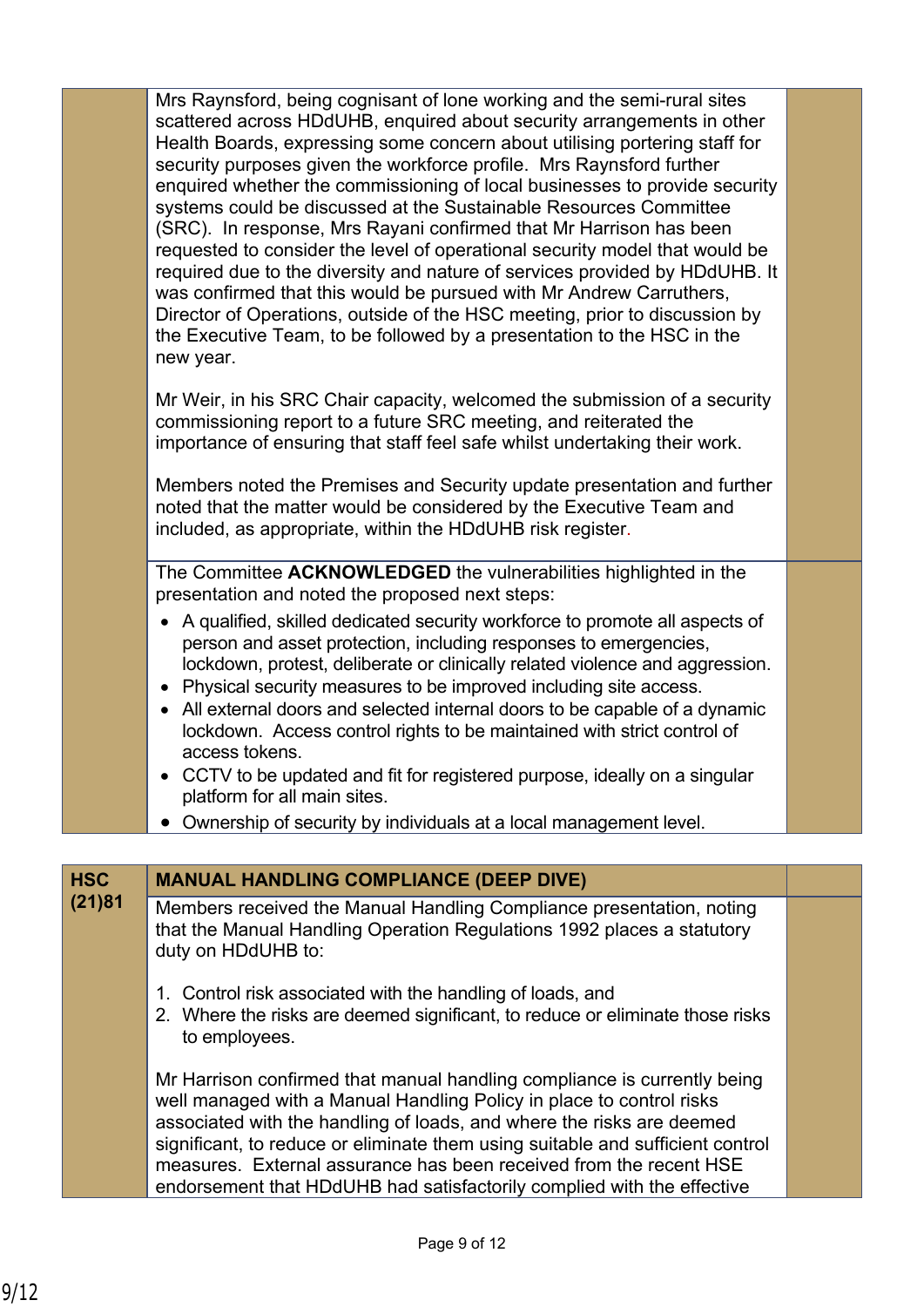arrangements for the monitoring and reviewing of the implementation of the Manual Handling Policy.

Members gained assurance from the update presented and the thorough overview of the risks and mitigations in place.

The Committee gained **ASSURANCE** from the Manual Handling Compliance presentation received.

| <b>HSC</b><br>(21)82 | <b>CORPORATE RISKS ASSIGNED TO HEALTH &amp; SAFETY COMMITTEE</b>                                                                                                                                                                                                                                                                                                                                                                                                                                                                                                                                                                                                                                                                                                                                                                                                                                                                                                                                                                                                           |  |
|----------------------|----------------------------------------------------------------------------------------------------------------------------------------------------------------------------------------------------------------------------------------------------------------------------------------------------------------------------------------------------------------------------------------------------------------------------------------------------------------------------------------------------------------------------------------------------------------------------------------------------------------------------------------------------------------------------------------------------------------------------------------------------------------------------------------------------------------------------------------------------------------------------------------------------------------------------------------------------------------------------------------------------------------------------------------------------------------------------|--|
|                      | Members received the Corporate Risks Assigned to Health and Safety<br>Committee report, noting the two corporate risks aligned to HSC (out of the<br>13 that are currently on the Corporate Risk Register), as the potential<br>impacts of these risks relate to the health and safety of patients, staff and<br>visitors:                                                                                                                                                                                                                                                                                                                                                                                                                                                                                                                                                                                                                                                                                                                                                 |  |
|                      | 1. Risk 813 – Failure to fully comply with the requirements of the<br>Regulatory Reform Order (Fire Safety) 2005 (RRO) - risk score 15.<br>2. Risk 1016 – Increased COVID-19 infections from poor adherence to<br>Social Distancing - risk score 10.                                                                                                                                                                                                                                                                                                                                                                                                                                                                                                                                                                                                                                                                                                                                                                                                                       |  |
|                      | Members noted there had been no change to the risk scores since these<br>were reported to the previous HSC meeting.                                                                                                                                                                                                                                                                                                                                                                                                                                                                                                                                                                                                                                                                                                                                                                                                                                                                                                                                                        |  |
|                      | Referring to Risk 813, Mrs Rayani informed Members that the risk had<br>been discussed with Mr Carruthers in terms of the fire risk actions, with<br>work undertaken to ensure risks are up-to-date to determine their risk score<br>and to ensure the narrative provided is comprehensive. Whilst recognising<br>that additional work is required in terms of ensuring compliance, it was<br>noted that significant progress has been made. An update relating to Risk<br>1016 was presented to Executive Team on 10 <sup>th</sup> November 2021, with a<br>recommendation made to reduce social distancing in non-clinical areas<br>from 2 metres to 1 metre. Members noted that reducing the risk to the<br>target risk score may be considered, however Mrs Rayani remained mindful<br>of the current increased community transmissions rates and the recent re-<br>introduction of restrictions on hospital visiting. It was further noted that the<br>wearing of face coverings remains in place as a requirement when walking<br>in corridors, around offices, etc. |  |
|                      | Ms Taylor-Griffiths enquired as to the impact of the reduction in social<br>distancing on staff who were previously shielding and are now working in<br>back office facilities, being cognisant of anticipated anxieties of working in a<br>restricted space. In response, Mrs Rayani assured Members that risk<br>assessments would be undertaken, and in spaces such as staff canteens,<br>mitigations would continue to be in place. Mr Morgan added that data<br>relating to shielding/back office redeployment is regularly reported to the<br>Operational Delivery Group. Mr Harrison reiterated that generic risk<br>assessments are undertaken in line with WG guidance, with further advice<br>is awaited from Executive Team.                                                                                                                                                                                                                                                                                                                                    |  |
|                      | The Committee gained ASSURANCE that:                                                                                                                                                                                                                                                                                                                                                                                                                                                                                                                                                                                                                                                                                                                                                                                                                                                                                                                                                                                                                                       |  |

All identified controls are in place and working effectively.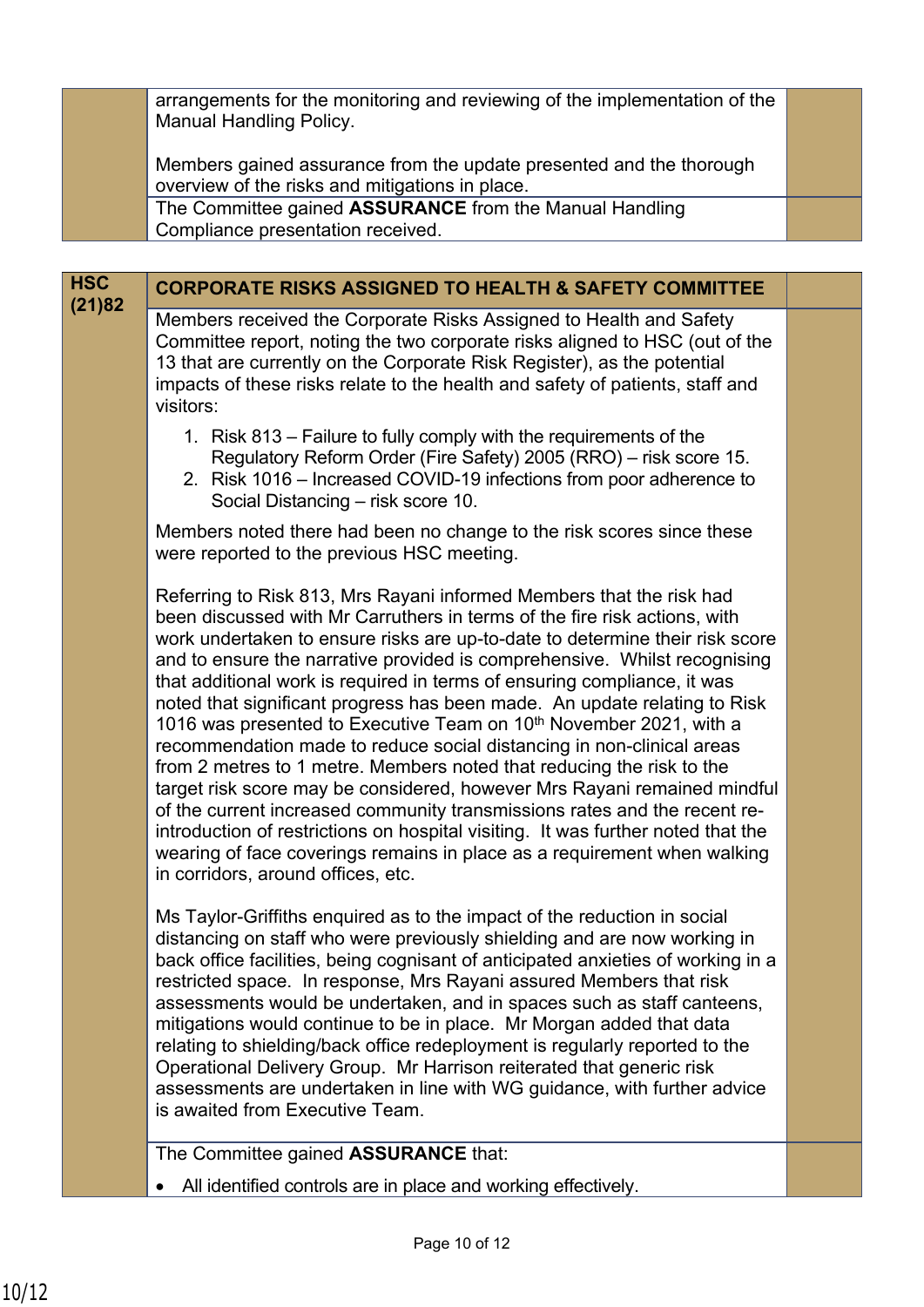| • All planned actions would be implemented within stated timescales and |
|-------------------------------------------------------------------------|
| would reduce the risk further and/or mitigate the impact, if the risk   |
| materialises.                                                           |

| <b>HSC</b><br>(21)83 | <b>PLANNING OBJECTIVES UPDATE</b>                                                                                                                                                                                                                                                                                                                                                                                                                                                                                                |           |
|----------------------|----------------------------------------------------------------------------------------------------------------------------------------------------------------------------------------------------------------------------------------------------------------------------------------------------------------------------------------------------------------------------------------------------------------------------------------------------------------------------------------------------------------------------------|-----------|
|                      | Members received the Planning Objectives report, providing an update on<br>the progress made in the development (delivery) of the two Planning<br>Objectives (PO) under the Executive leadership of the Director of Public<br>Health that are aligned to the HSC:                                                                                                                                                                                                                                                                |           |
|                      | 4H: Review and refresh the Health Board's emergency planning and civil<br>contingencies/public protection strategies and present to Board by<br>December 2021. This should include learning from the COVID-19<br>pandemic.                                                                                                                                                                                                                                                                                                       |           |
|                      | 41: Achieve Gold level for the Defence Employers Recognition scheme by<br>March 2022.                                                                                                                                                                                                                                                                                                                                                                                                                                            |           |
|                      | Members were informed that PO 4I has been achieved and is therefore<br>closed.                                                                                                                                                                                                                                                                                                                                                                                                                                                   |           |
|                      | In regard to PO 4H, Mr Harrison informed Members that he is awaiting a<br>response from Ms Sam Hussell, Head of Health Emergency Planning, in<br>terms of the reason for deferral of the PO and undertook to follow up for a<br>response. Mrs Wilson suggested that the reason for the deferral may be<br>due to a re-wording of the PO and informed Members that Ms Alison<br>Shakeshaft, Director of Therapies, would be covering this portfolio in the<br>absence of the Director of Public Health for the coming six months. | <b>TH</b> |
|                      | Referring to PO 4I, Mrs Hardisty enquired whether there is a review<br>process in place and Mrs Rayani undertook to obtain clarity on this.                                                                                                                                                                                                                                                                                                                                                                                      | <b>MR</b> |
|                      | The Committee received an ASSURANCE on the current position in regard<br>to the progress of the Planning Objectives aligned to the HSC, in order to<br>onwardly assure the Board where Planning Objectives are progressing and<br>are on target, raising any concerns where Planning Objectives are<br>identified as behind in their status and/or not achieving against their key<br>deliverables.                                                                                                                              |           |

| <b>HSC</b><br>(21)84 | <b>HSC WORKPLAN 2021/22</b>                                                                     |  |
|----------------------|-------------------------------------------------------------------------------------------------|--|
|                      | The Committee received the Health and Safety Committee workplan for<br>2021/22 for information. |  |
|                      | The Committee <b>NOTED</b> the Health and Safety Committee workplan for<br>2021/22.             |  |

| <b>HSC</b><br>(21)85 | <b>ANY OTHER BUSINESS</b>              |  |
|----------------------|----------------------------------------|--|
|                      | There was no other business discussed. |  |
|                      |                                        |  |

| <b>HSC</b><br>(21)86 | <b>MATTERS FOR ESCALATION TO BOARD</b> |  |
|----------------------|----------------------------------------|--|
|                      |                                        |  |